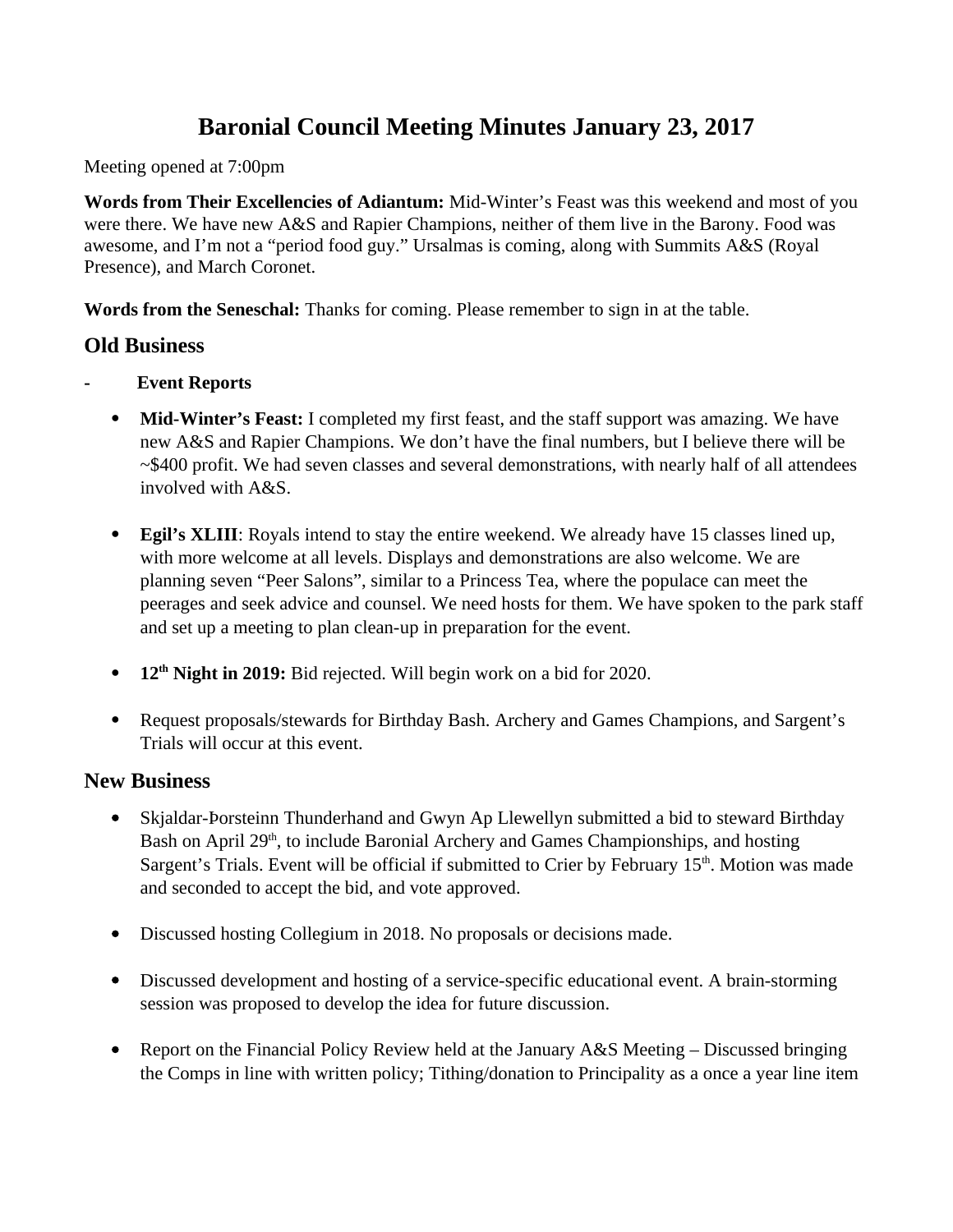in the annual budget; and a review of the Rental of Baronial Property policy. Proposed changes will be submitted at the February Baronial Council Meeting.

- The Barony of Blatha an Oir (Tacoma, WA) had their trailer stolen with all baronial property inside. After some discussion it was decided to revisit the issue of assistance in February, after we determine their needs.
- Discussed the future use of Zumwalt Park for events. Rafny will investigate and report back to the council.
- **- Officer Applications:** none

(Open/Vacant Offices: *Lists, Youth Combat Marshal*)

# **Officer Reports**

# - **Arts & Sciences**

We held two A&S project nights in January. On Jan. 3 eight of us gathered to knit, do needlepoint, embroider, play games, make a bow string, and drink hot cider. On Jan. 17 we had about 18 people, maybe an all-time high. Half of us had a meeting to review the Barony's Financial Policy and the other half worked on projects that included embroidery, knitting, charter painting, making plans and puns, and drinking hot cider. A&S Continues to be a good place for new people to meet others and for everyone to socialize. A&S Nights in February will occur on the 7th and 21st, the first and third Tuesdays, at 7 pm. There is a possibility that one of those days might shift to a Thursday evening. Any change will be posted on the Yahoo and Facebook groups.

A&S had a sizeable presence at the Barony's Midwinter Feast on Jan. 21. The demo, display, and five of the seven classes were a success. Class sizes were modest, in proportion with the reduced attendance this year. At Egil's Tourney Alan will teach his bowstring class again and Capitán Juan will hold another marshaling discussion. I will be asking Lucius and Antonia to reoffer their classes as well.

**Hair Braids & Twists** – Mauera Cethin 5 or 6 very interested students

**Novgorod Style Illumination** – Marya Kargashina, 4 students

**Make a Flemish Bowstring** – Alan the Bowyer 4 students

**Silk Painting for Heraldic Display –** Johanna Trewpenny, 8 (or more?) students

**Marshaling Forum** – Capitán Juan, varied from 6 to 9 people

**Drawn Work** – Antonia Crivelli – no students

**Town Cry** – Lucius von Bamberg – no students

**Illumination & Period Pigments –** Antonia Crivelli. Three people stayed to paint charters, others stopped by to look, stayed to watch, and/or chatted with Antonia about the pigments. **Display of Blackwork, Carved Spoons, Balls –** Anja Snihova, Summits A&S Champion. Several people stopped to chat, many to look at the displays.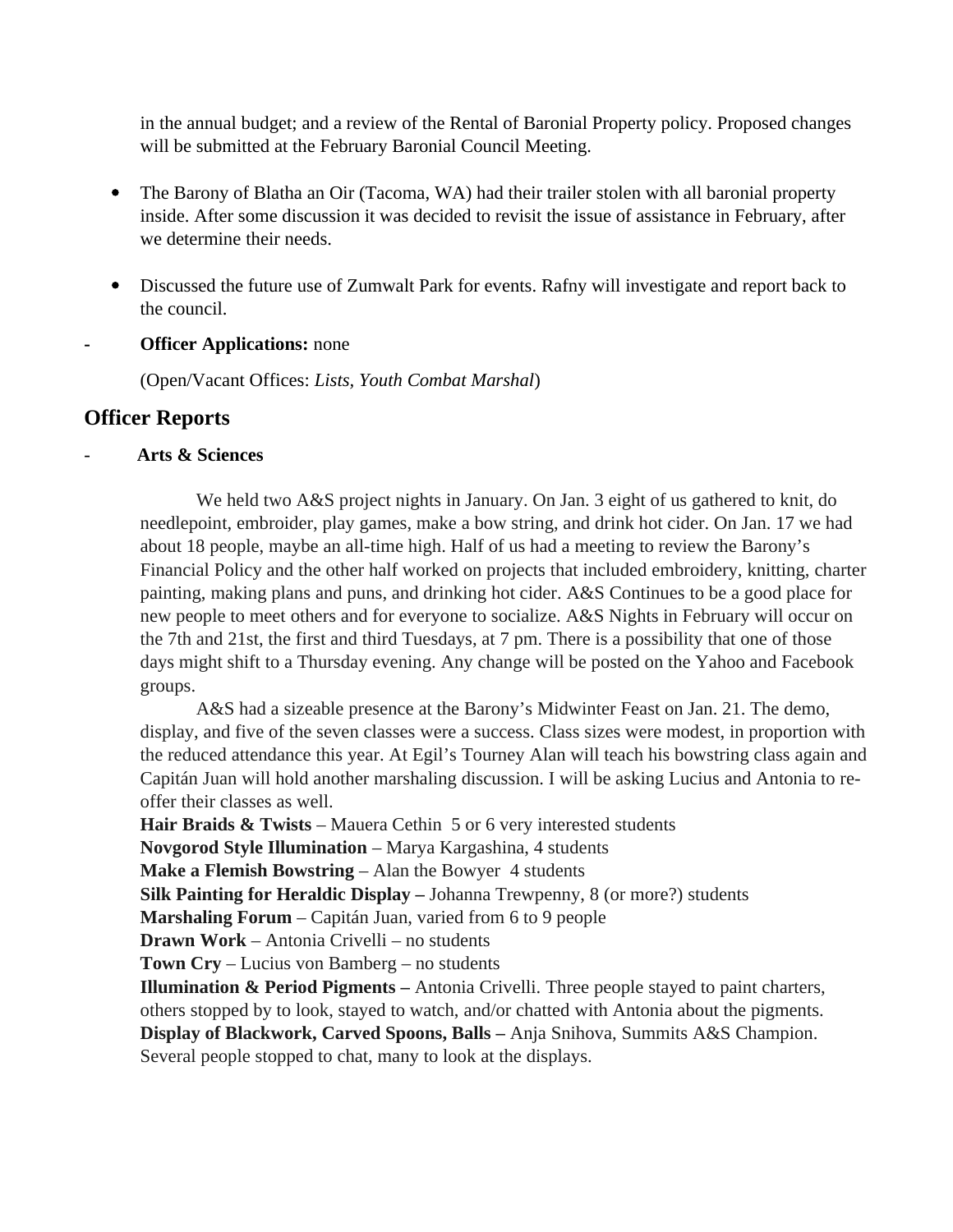I also ran the competition since our A&S Champion Rafny Garansdottir was sick. We had two entrants, Marya Kargashina and Lucius von Bamberg. Marya presented research on Rus temple rings and her recreations of two sets of the rings in different styles. She taught a class in Novgorod Style Illumination, and her "failed" or "learning" project was the re-creation of a woman's undergown with a gathered collar, based on remnants found in an archaeological dig in Novgorod. Lucius presented a Viking porridge made up of elements of fermented foods (carrots, turnips, parsnips, trout, skyr) that he entered in the preserved foods competition. His failed/learning project was a pair of turnshoes he had attempted, and he offered a class in Town Cry heraldry (no fault of his that no one signed up!). The judges -- Baroness Ceridwen, Raven qara Ton, and Yseult of Broceliande — determined that Marya was the winner due to the depth of her research, the scope of her projects, and the varied efforts put into creating the featured entry, the temple rings.

Yseult of Broceliande

#### **- Chamberlain**

Everything is back in the storage unit following Mid-Winter's. Still washing table cloths. Thingmakers has Gold Key pavilion for repairs, and will take the Archery pavilion next.

Kirby Brokkerson

#### **- Chatelaine**

Not present, Nothing to report.

Francesca Carletti

#### **- Chronicler**

Minutes and Quarterly report is out. The next Bi-Cranial Bear is due out March  $1<sup>st</sup>$ , and each Baronial officer is requested to make a submission so we can expand the scope of the newsletter. *All officers are requested to please include me [Wesley.c.worley@gmail.com](mailto:Wesley.c.worley@gmail.com) when you send in your reports, and if you can get them in the day before Baronial Council Meeting, that would be even better. Thank you.*

Murchadh Monaidh Chraoibhe

# **- Exchequer**

I believe we made a profit on Mid-Winter's Feast, and after all of the receipts are turned in I will be able to give the amount of profit.

| Bank balance as of 1/23/2017: | \$22,179.19 |
|-------------------------------|-------------|
| <b>Outstanding Checks:</b>    | \$177.31    |
|                               |             |
| Available Balance:            | \$22,001.90 |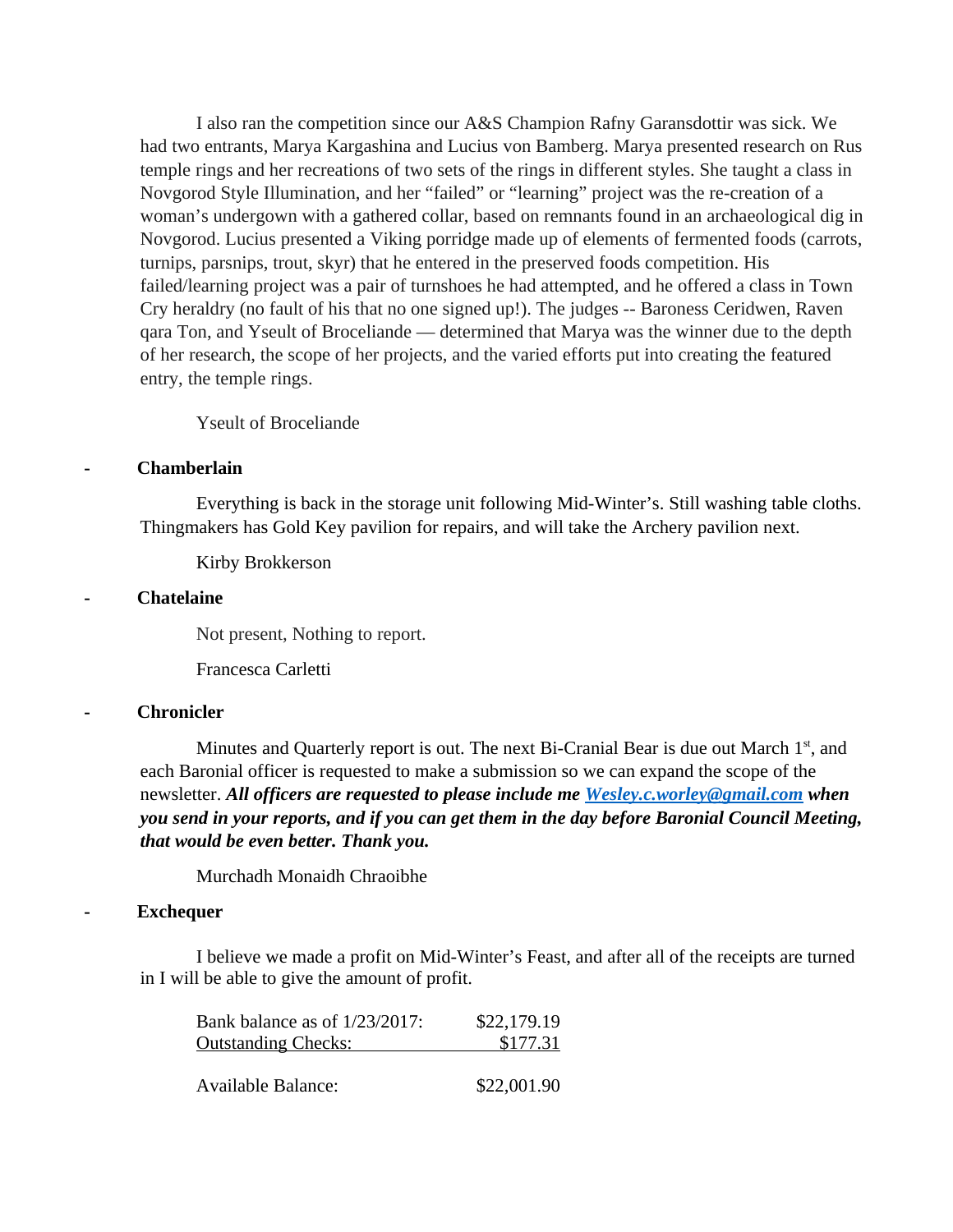Godwyn Reynard

#### **- Family Activities Coordinator**

Not present, Nothing to report.

Cyeth deWestcote

#### **- Gold Key**

Gold Key clothing was used at Midwinter's by two adults; no fees charged. Since these were long-time SCA members (who'd had their own garb damaged during a recent move) rather than "newbies", I'm not passing on contact info to the Chatelaine.

I brought a lot of the "Gold Key yardsale" and other Baronial merchandise to 12th Night this year, and sold most of the "Roman Mosaic Sea-Lion" canvas totes, several "Culinary Caravan" pamphlets, many of Yseult's knit bags and pouches, some of Antonia's jewelry, ALL the remaining pewter Lion tokens and most of the glass 11th Night tokens, plus clothing and other items donated at last Egil's. Sales at 12th Night totaled \$311.

At Midwinter's this past weekend, I set out a display of the left-over 12th Night merchandise in the lobby, and sold another of Yseult's knit pouches, a used book, and a fur collar, for a total of \$27.

Having kept records of credit-card fees on Baronial sales at past events and found them relatively small, I've decided I will comp those fees rather than fuss with calculating what Adiantum owes from here on. Thus, total due to the Barony for these two events is \$338.

I also bought all of the remaining kilt pins (which I use as Gold Key cloak pins) from Realm of Regalia (which was having a going-out-of-business sale at 12th Night, as she's moving to Europe). This totaled \$21.40 (receipt will be turned in tonight at Council), which leaves more than half of my discretionary budget of \$50. The only other Gold key expenditure I expect this year is the usual  $\pm$ \$12 for detergent after Egil's.

Alys Meghan Cattwyn

# **- Herald**

At Mid-Winter's Feast we gained a new Rapier Champion, Yurii Belagorski, and A&S Champion, Marya Kargashina.

Aelis de la Rose

# **- Marshal**

Practices continue with 4-6 fighters attending, no injuries. Held an extra weekend practice, and have one new fighter.

Skjaldar-Þorsteinn Thunderhand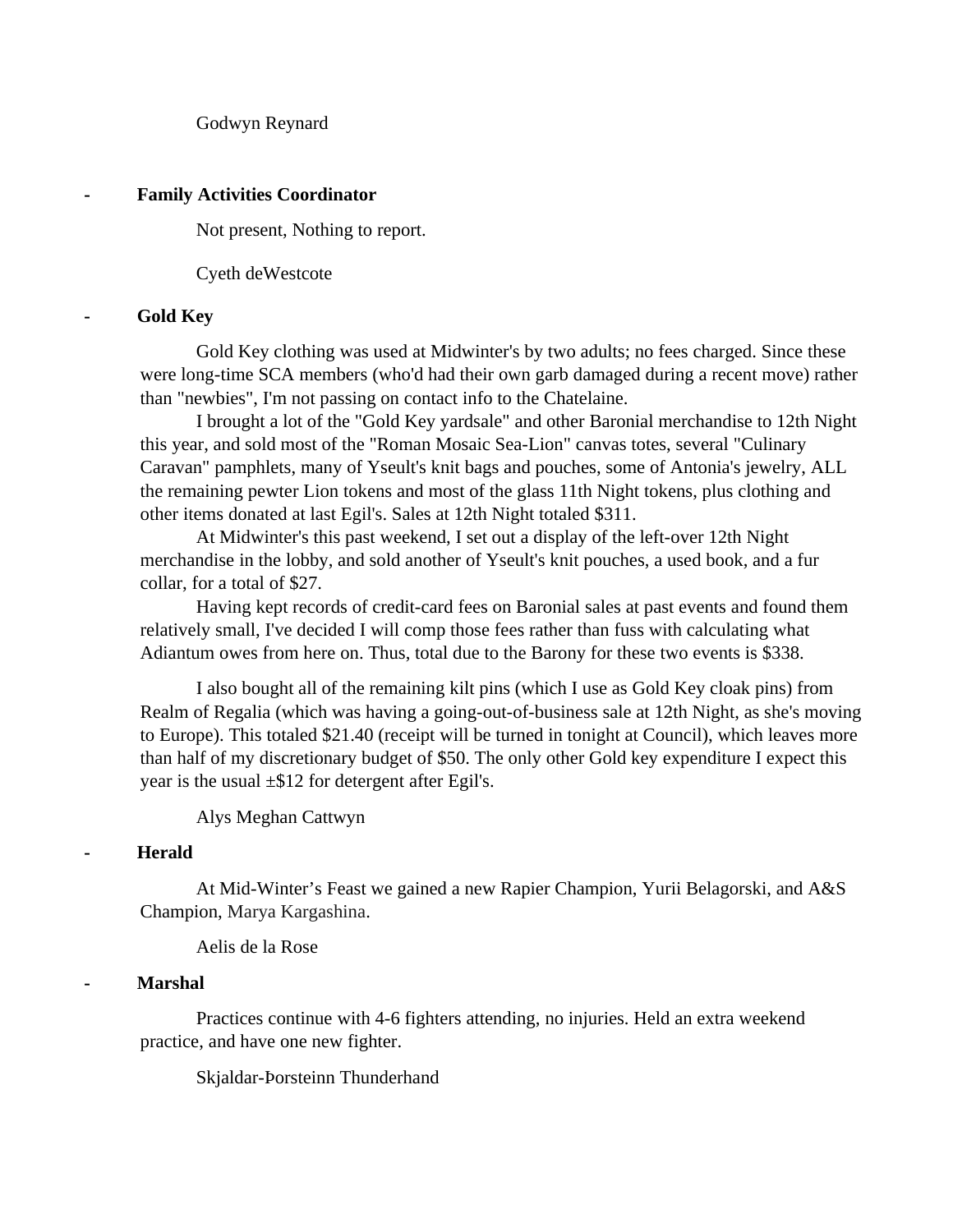#### **- Archery Marshal**

Practices moved to Tuesdays at West 11<sup>th</sup> Archery. 3-7 people attending. Royal round scores on the short range are not being accepted as all three distances are not included. We are looking into options, but until then, or until we can move back outdoors, we will be doing unscored practices.

Ilurii for Saoirse Inghean Ui Ruaic

# **- Cut & Thrust Marshal**

Not present, Nothing to report.

Captain Juan

#### **- Rapier Marshal**

10 fighters at Mid-Winter's Feast. I have my senior marshal now, so we have two in the Barony. I will pass the office to William Jakes at next month's Council meeting.

Marcello Formarius

# **- Thrown Weapons Marshal**

Thrown Weapons has been slow. Darts will continue on the  $2<sup>nd</sup>$  and  $4<sup>th</sup>$  Wednesdays of the month at Wetlands from 4-7pm, with the change in location delayed as the owners have taken on another location. All scores posted to the kingdom website. We had 5-7 darts throwers at Mid-Winter's Feast.

Kevin Sorok

# **- Scribe**

There was a scribal night the second Tuesday in January, but owing to continued icy conditions no one braved the hills. I was able to complete the two fern and quill charters their Excellencies requested, and deliver the completed Egils invitations to Ayla for delivery at  $12<sup>th</sup>$ Night. There was a scribal demonstration table at Midwinter's Feast and three people tried their hands at painting cards, with good results. I wish I had gotten names (I'm terrible with names!) so I could make a point of inviting these people back for charter painting. I spoke with Torkil about doing designs for Principality charters; the scribe was not present because of illness, but I hope to connect.

Finally, after struggling with sealing wax sticks of the type that came from the last scribe, and failing miserably at making my own, someone on the AnTir scribes list suggested bottle sealing wax from a home brewer's supply, and I am happy to report that it is far superior and